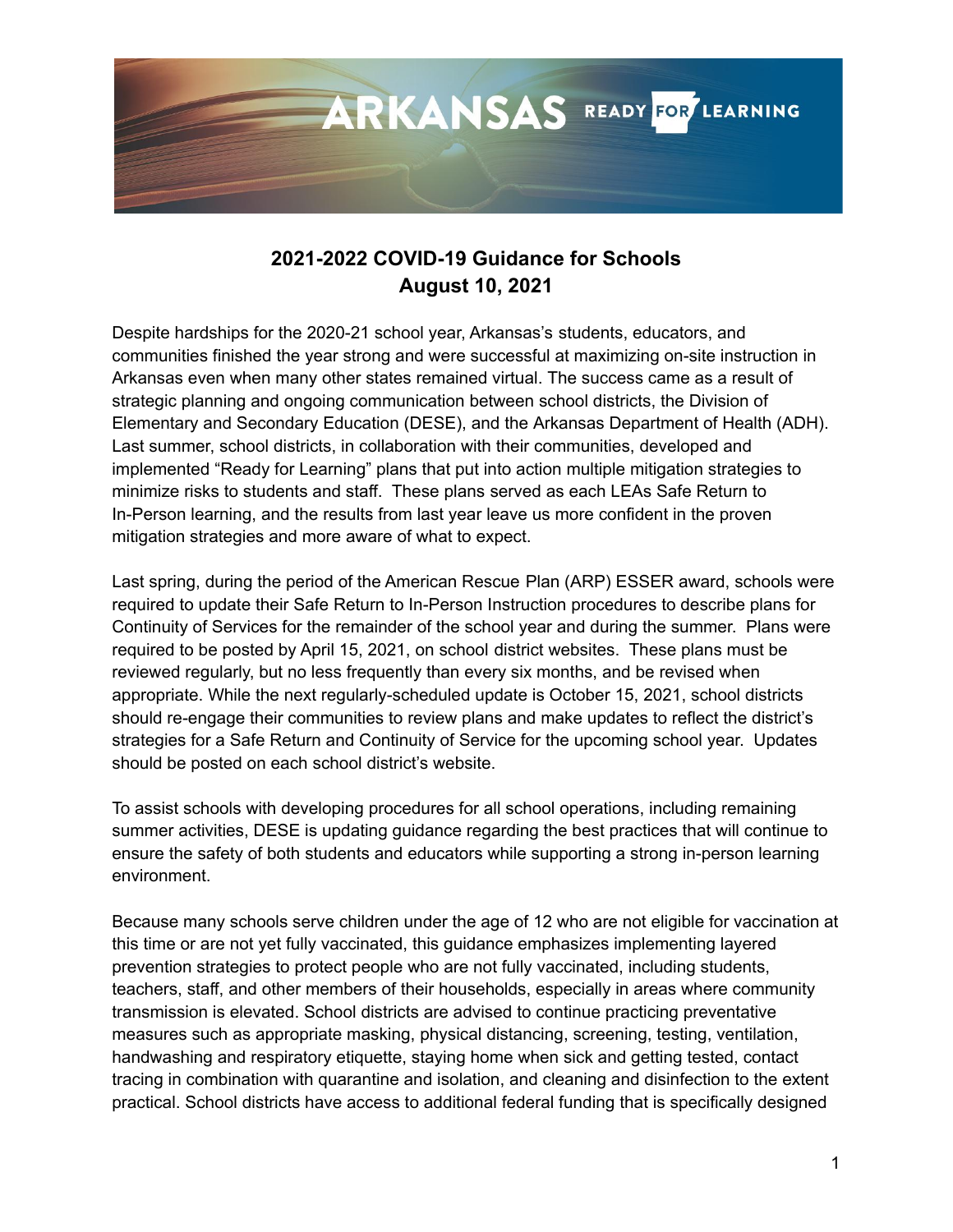

to *prevent, prepare for, and respond* to COVID-19 and are encouraged to monitor planned uses of funds to ensure that sufficient PPE and other safety measures are considered when expending funds.

# **Continued Practices to Mitigate the Likelihood of COVID-19 Spread Inside the School**

## *Vaccinations*

COVID-19 vaccines are the most effective strategy to protect people from getting sick and to reduce the risk of people spreading COVID-19. Students who are ages 12 and older are eligible to receive the Pfizer vaccination. Schools are encouraged to help students ages 12 and older, their families, and all school staff with getting vaccinated. Actions districts can take include:

- initiating vaccination campaigns,
- hosting informational sessions with local medical professionals,
- partnering with local community-based programs, including childcare facilities, and
- sponsoring vaccination clinics at local school sites.

**Fully-vaccinated students or staff do not need to quarantine if deemed close contacts, unless they have/develop symptoms.** School nurses can help verify the vaccination status of a potential close contact through WebIZ to help POCs and school officials determine responses. Parents and students should not be required to provide documentation of vaccination status if nurses are unable to verify through WebIZ.

# *Masks/Face Coverings*

As updated on August 4, 2021, CDC guidance states, "When teachers, staff, and students consistently and correctly wear a mask, they protect others as well as themselves. Consistent and [correct](https://www.cdc.gov/coronavirus/2019-ncov/prevent-getting-sick/how-to-wear-cloth-face-coverings.html) mask use is especially important indoors and in crowded settings, when physical distancing cannot be maintained." The CDC currently recommends the following regarding the wearing of masks in school settings:

**Indoors.** CDC recommends indoor masking for all individuals age 2 years and older, including students, teachers, staff, and visitors, regardless of vaccination status.

● **Outdoors.** In general, people do not need to wear masks when outdoors. CDC recommends that people who are not fully vaccinated wear a mask in crowded outdoor settings or during activities that involve sustained close contact with other people. Fully vaccinated people might choose to wear a mask in crowded outdoor settings if they or someone in their household is immunocompromised.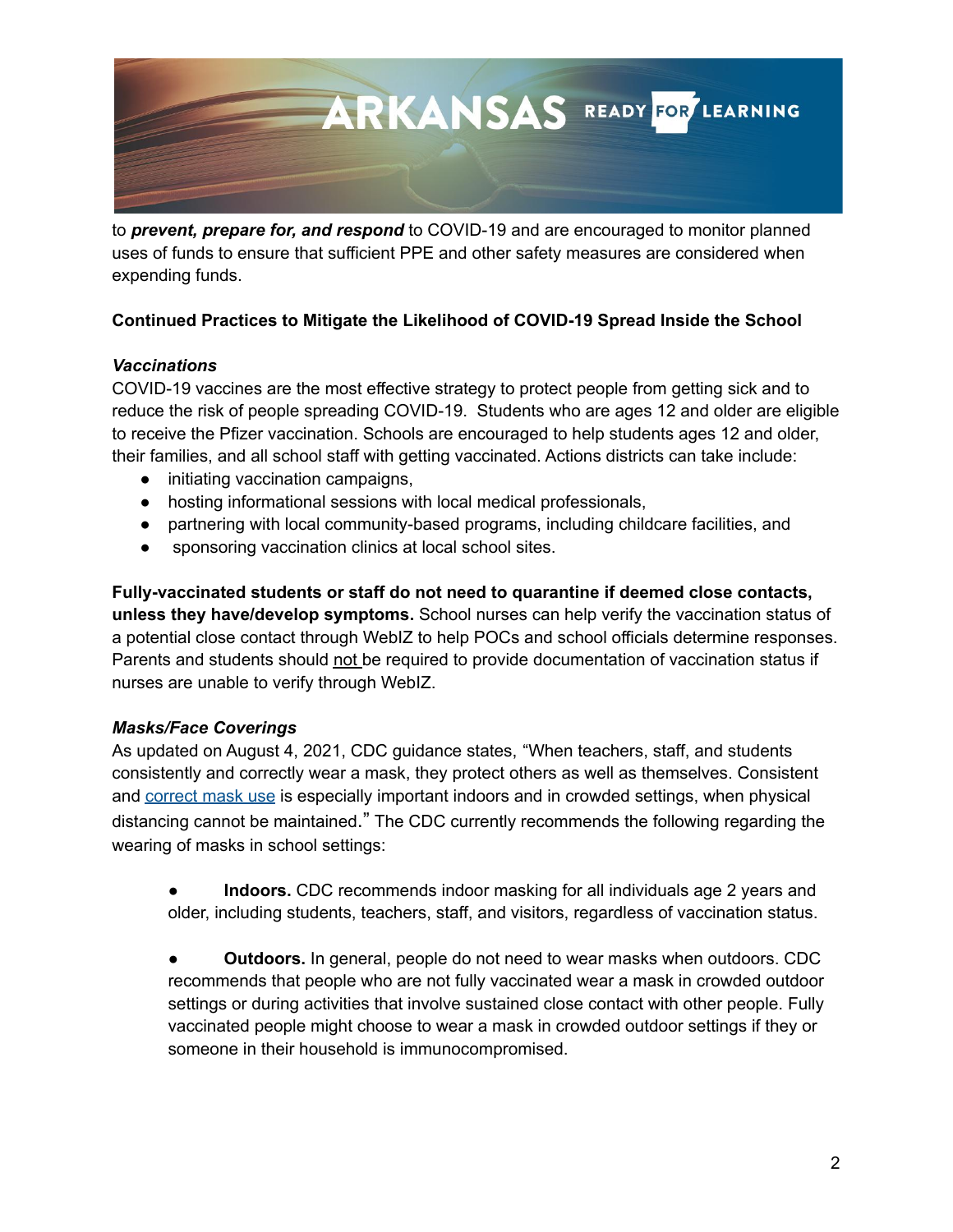

**Individuals exposed to a confirmed case of COVID-19 will not need to quarantine if the individual exposed has no symptoms and both the infected and exposed individual consistently and correctly were wearing a mask.**

**NOTE: On August 6, 2021, Judge Tim Fox issued a temporary restraining order that prohibits the enforcement of Act 1002 of 2021 pending continuing court proceedings. Under the order, there can be no enforcement action taken against any school district or charter school that adopts or implements a requirement to use masks/face coverings. It is recommended that districts and charter schools consult district legal counsel when considering the adoption or implementation of mask/face covering requirements and the applicability of current local policies.**

## *Physical Distancing*

In order to facilitate in-person learning 5 days a week for Arkansas students, each district should **continue** to implement practices that promote physical distancing between individuals and groups of individuals. Although 6 feet is the standard, the inability or impracticality to have physical distance does not prevent a school from having in-person learning. Based on studies from the 2020-2021 school year, the CDC recommends schools maintain:

- at least 3 feet of physical distance between students within classrooms, and
- at least 6 feet between students and adults, and between adults who are not fully vaccinated.

It is suggested that both of these recommendations be combined with indoor mask wearing by all individuals in a school setting to reduce transmission risk.

#### *Hand Washing/Cleaning*

Schools should continue to have hand sanitizer and/or hand washing stations with soap and water at entrances. They should also attempt to provide hand sanitizer and/or hand washing stations with soap and water in every classroom. Students, teachers, staff, and campus visitors should be encouraged to sanitize and/or wash hands frequently.

# *Ventilation/Air Circulation*

Evidence suggests that improved air circulation is beneficial in reducing the spread of COVID-19. Whenever possible, schools should open windows or otherwise work to improve air flow by allowing outside air to circulate in the building, and thereby lower the concentration of viral particles. The CDC has provided guidance on increasing [ventilation](https://www.cdc.gov/coronavirus/2019-ncov/community/ventilation.html) to prevent COVID-19 spread. ESSER funds can be utilized to upgrade ventilation or purchase devices for classrooms that help with ventilation and air quality.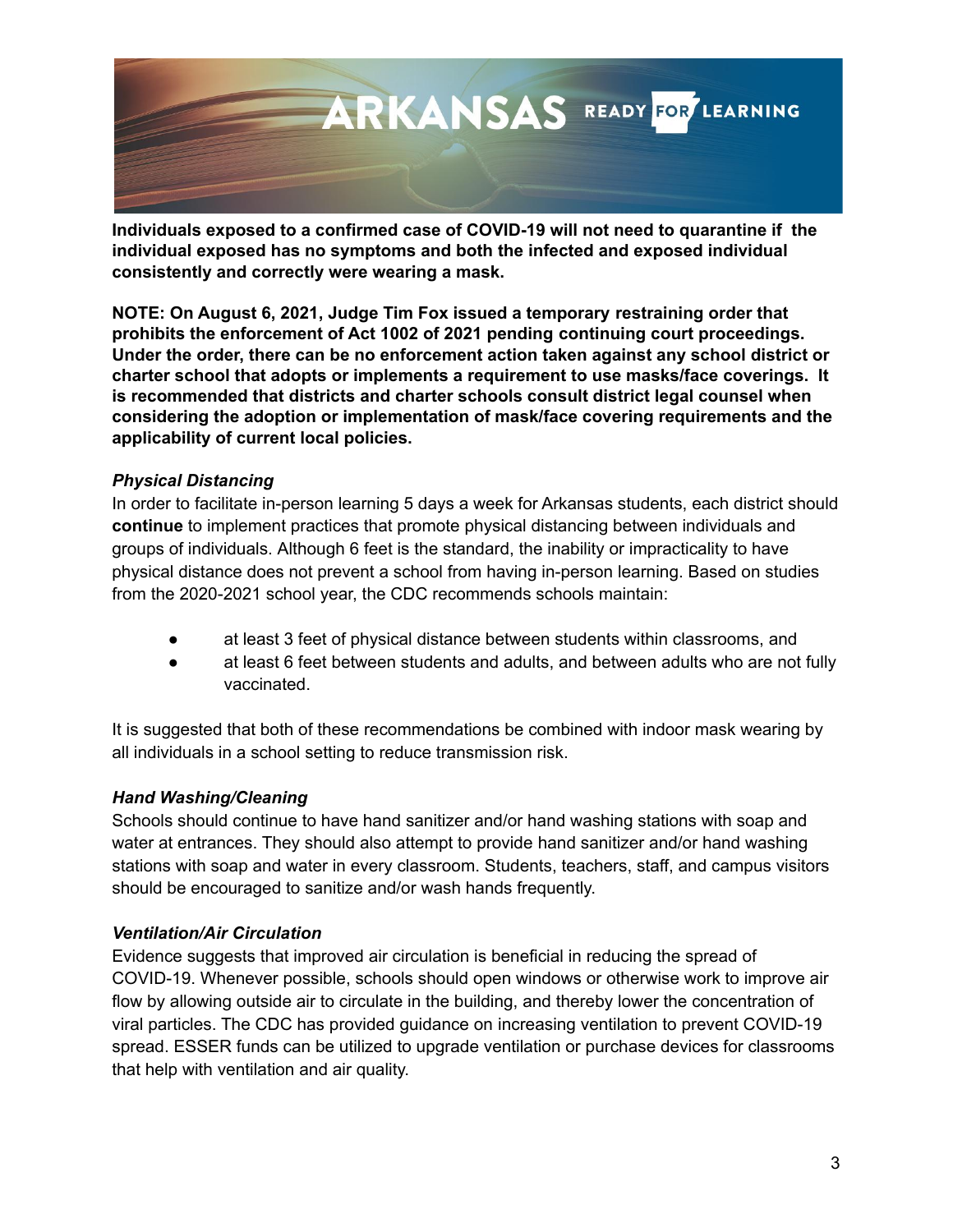

#### *Screening*

Districts should continue to screen individuals who enter facilities. Districts are still encouraged to continue following their screening plan for each campus and event using screening questions approved by the ADH. The value of screening is that it keeps students and staff with symptoms out of school and limits exposure. Screening usually consists of making sure a person doesn't have a fever, as well as having him or her answer questions about symptoms and exposures. For example, some asked screening questions and used thermometers to check the temperature of all upon entry, while others had parents do the screenings at home. We recommend using whichever screening method districts prefer as long as it is effective at ensuring individuals with symptoms of COVID-19, and those needing to be excluded, do not enter the facility.

#### *Food Service and School Meals*

Given the very low risk of transmission from surfaces and shared objects, there is no need to limit food service approaches to single use items and packaged meals. Schools should still establish procedures that maximize physical distance as much as possible when students are moving through the food service line and while eating (especially indoors). Using additional spaces outside of the cafeteria for mealtime seating, such as classrooms, the gymnasium, or outdoor seating, can help facilitate distance.

#### *Busing*

While on buses, open or crack windows if doing so does not pose a safety risk. Keeping windows open, even a few inches, improves air circulation. ADH and ADE also recommend maintaining as much physical distance as possible between riders on the bus. In addition, keeping siblings/household members seated together is also a helpful strategy. Masks are recommended due to the close nature of a bus environment.

#### *School-Related Activities*

Districts should be mindful of activities associated with regular school operations that could create a higher risk for COVID-19 transmission and review ADH guidance for specific activity or event protocols. These may include, but are not limited to:

- Vocal and Instrumental music programs
- Theater Performances
- Athletic programs and activities
- Back to school orientation and registrations
- School dances
- Club events or co-curricular activities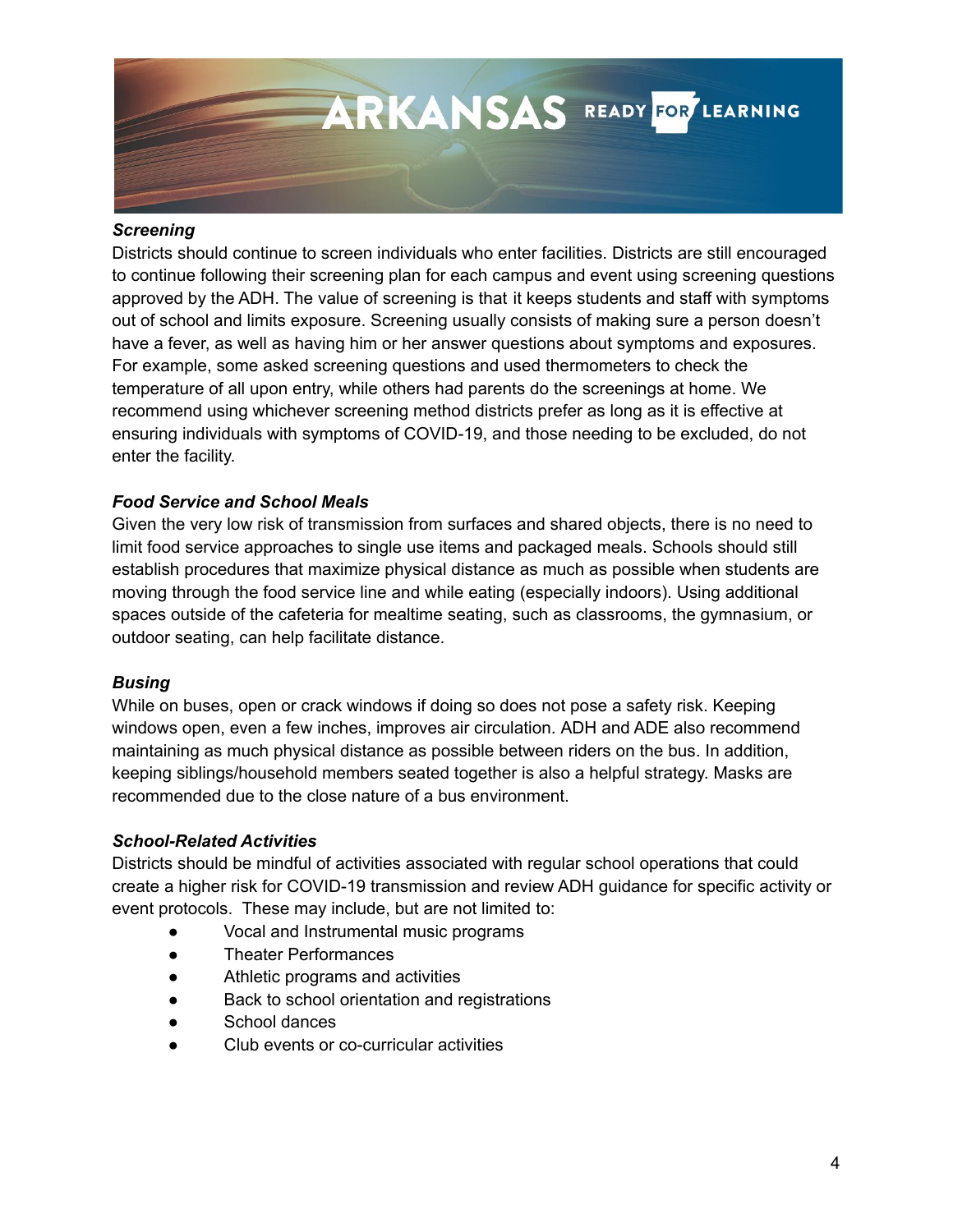

Schools are encouraged to consider guidance for each event and to follow established guidelines and communicate to students and families procedures that promote safety and continuity of operations. Various school-related guidelines can be accessed at [COVID-19](https://www.healthy.arkansas.gov/programs-services/topics/novel-coronavirus) Arkansas [Department](https://www.healthy.arkansas.gov/programs-services/topics/novel-coronavirus) of Health.

- Large [Outdoor](https://www.healthy.arkansas.gov/images/uploads/pdf/Large_Outdoor_VenueGuidanceFinal3.31.21.pdf) Venues
- Large Indoor [Venues](https://www.healthy.arkansas.gov/images/uploads/pdf/LargeIndoorVenueGuidanceFinal3.31.21.pdf)
- [Community](https://www.healthy.arkansas.gov/images/uploads/pdf/guidance_team_sports.pdf) and School Sponsored Team Sports
- [Community](https://www.healthy.arkansas.gov/images/uploads/pdf/MusicTheaterCommunitySchoolGuidanceFinal4.2.21.pdf) and School Sponsored Music and Theater Events

## **Responding to Positive COVID-19 Cases in a School**

## *Point of Contact and Reporting of Positive Cases*

To promote the continuation of last year's successful communication strategy, all districts will continue to identify a Point of Contact (POC) who will initiate the contact tracing process when positive cases are reported at school and notify the ADH of positive cases as they occur. Superintendents will be sent a link to register the district POC.

If an individual who has been in a school has tested positive for COVID-19, districts are still required to continue to follow the established ADH reporting processes and requirements for isolation and quarantine. There are some conditions that could exempt an exposed individual / close contact to the quarantine/isolation requirements that are discussed below. School nurses can help verify the status of a potential close contact to help POCs and school officials determine responses.

#### *Close Contact Determination and Responses*

The CDC defines a close contact as an individual confirmed to have been within six feet for 15 cumulative minutes or longer within a 24-hour period during the infectious period of a person who has tested positive for COVID-19.

- 1. Individuals who have previously tested positive for COVID-19 and recovered and who are subsequently exposed to someone with COVID-19 within three months of their original diagnosis do not have to stay at home or get tested again, as long as they do not develop new symptoms. Individuals who develop symptoms again within three months of their first instance of COVID-19 should see their physician as they may need to be tested again if there is no other cause identified for their symptoms.
- 2. Individuals exposed to a confirmed case of COVID-19 will not need to be quarantined **if they have no symptoms and both the infected and exposed individual consistently and correctly were wearing a mask**.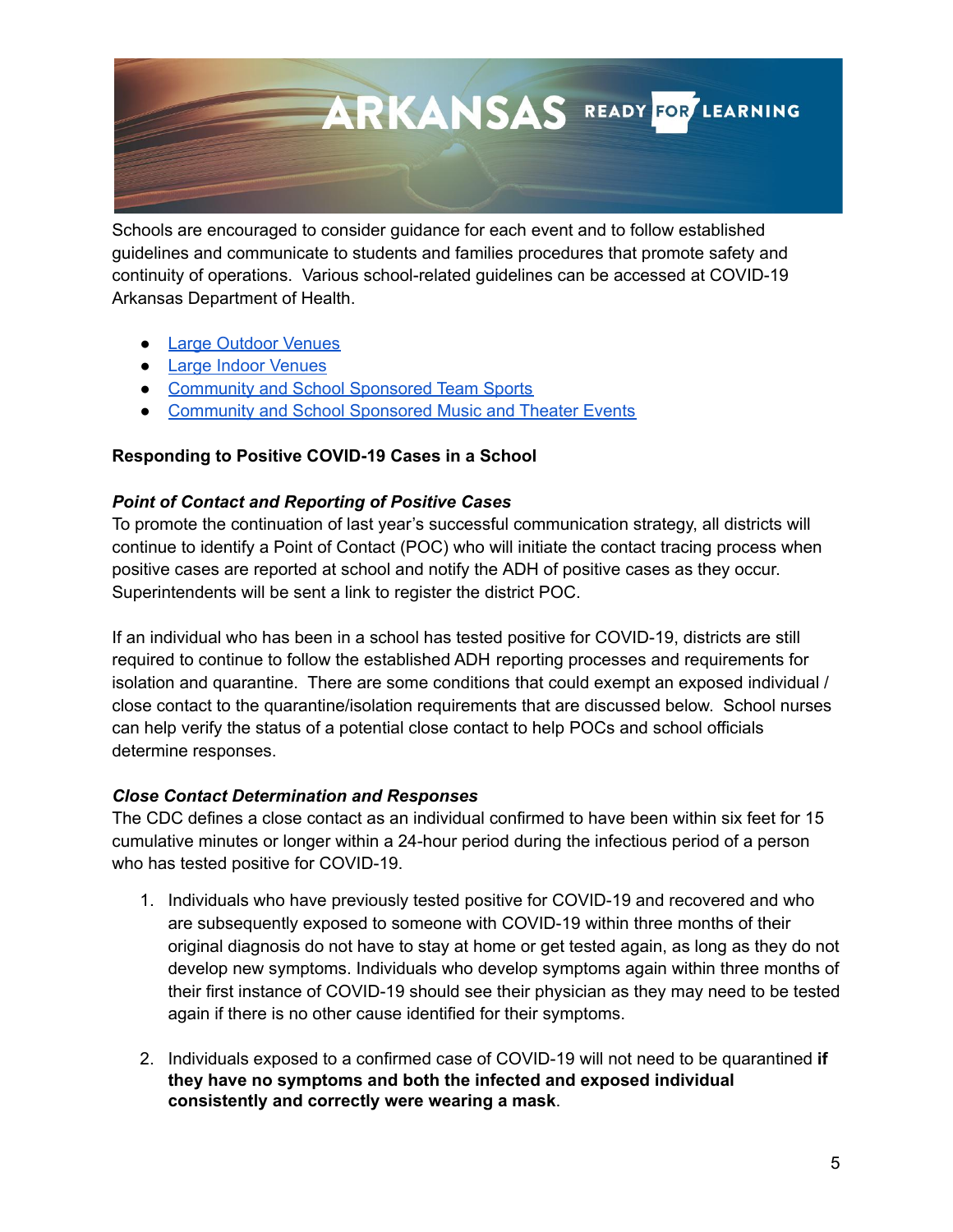

3. Individuals who are fully vaccinated may not have to quarantine. To help determine whether a **fully vaccinated individual** should quarantine, refer to the following chart:



School officials should review with POCs the local process for identifying close contacts and the process for communicating with parents, staff, and students whether an individual will need to stay home and/or be tested.

#### *Quarantine of those exposed to someone with COVID-19*

As of December 2, 2020, the CDC amended its guidance to allow two shorter options for the quarantine period. Based on current CDC guidance, the quarantine period can end for individuals experiencing no symptoms according to the following guidelines:

1. After 10 full 24-hour periods since close contact exposure without testing, or 2. After seven full 24-hour periods since close contact exposure and after receiving a negative test result (sample taken no earlier than five 24-hour periods after exposure).

If individuals return to school from these shorter quarantine windows, they should regularly monitor themselves for symptoms to ensure they remain symptom-free and take appropriate precautions (e.g., consistent mask usage) for the duration of the 14-day incubation period.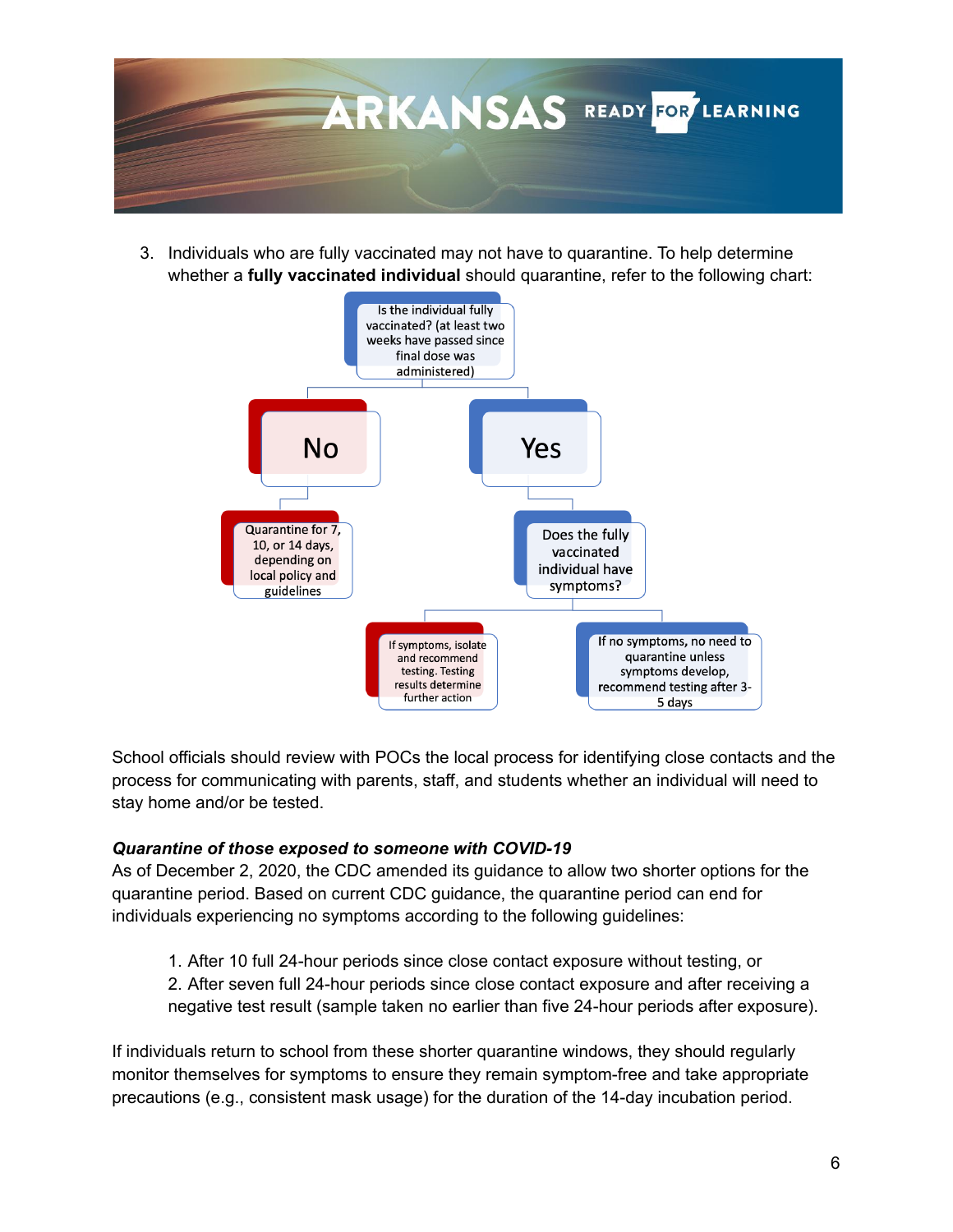

### *Isolation of those with COVID-19*

The person who tests positive for COVID-19 is still required to isolate at home for 10 days from the onset of symptoms or, if asymptomatic, 10 days from the positive test date. A person who is immunosuppressed or was hospitalized may need a longer isolation period of 20 days.

## *Educational Options*

Based on increasing numbers of positive cases, schools should expect interruptions to the school year and plan for contingencies. DESE and ADH will work closely with districts to monitor local situations and to assist if prolonged school closures or prolonged remote learning becomes necessary.

Students and staff should stay home when sick. Districts should review attendance policies to be sure that COVID-19 isolation and quarantine requirements are taken into consideration when dealing with student and staff absences, as well as state and federal requirements for staff and students with disabilities. Flexible attendance policies will be needed for individual students and staff in order to continue teaching and learning options while unable to be at school due to COVID-19 impacts. Policies should be communicated with parents and staff. Students and families should feel confident that students can remain connected to their school even when they are not able to attend in person due to COVID-19 isolation or quarantine requirements.

# *AMI Pivots for school-wide or district-wide COVID closures*

Responses to positive COVID-19 isolation and quarantines should be as strategic and targeted as possible. In cases where a classroom or grade level pivots to remote learning, the district should ensure the necessary tools for *blended learning* are in place to facilitate the continuation of teaching and learning for small groups of students and staff.

In the event that an entire school or district must modify on-site instruction and pivot to *remote learning*, the school or district will follow the district's approved Alternate Method of Instruction (AMI) plan. If positive cases have evolved to the point that an AMI day is necessary, the superintendent *shall* take the following steps:

- Notify the designated DESE POC the list and contact information will be sent to each superintendent; and,
- Report the AMI day in the *LEA Insights* portal, which is the same process that was in place last school year; The AMI day for the school or district will also be reported in eSchool; and,
- Participate in consultations with the DESE and ADH.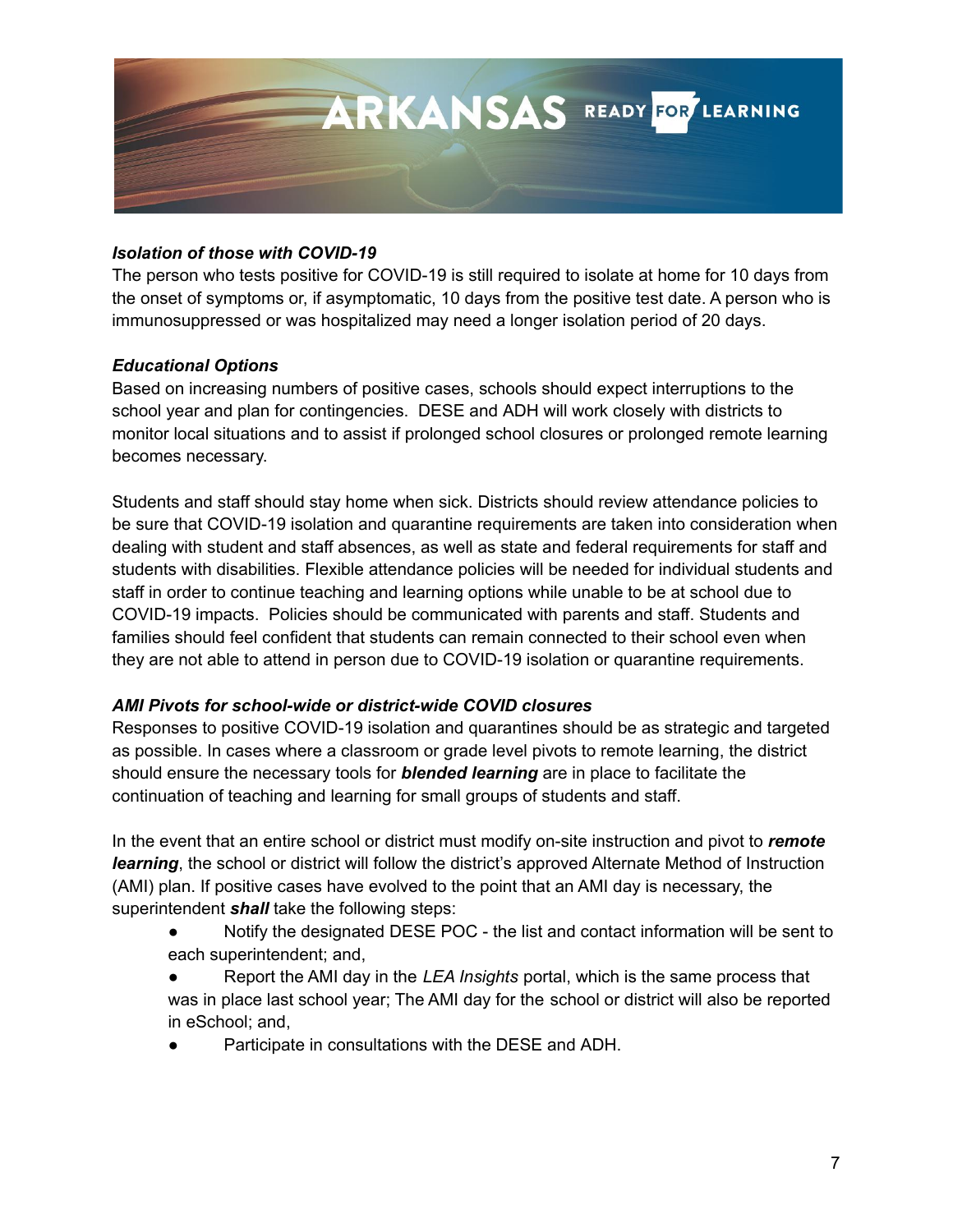

Superintendents will be sent the link and instructions for logging in to the *Insights* portal. This process will help the DESE and the ADH better understand the magnitude of the COVID-19 impact in local areas throughout the state. **Districts are reminded that AMI days are counted as student contact days; therefore, AMI plans should include meaningful and engaging learning activities that can be completed remotely by every student.** If a district (or a school within a district) exceeds the 10 approved AMI days as a result of closures due to COVID-19, weather, power outages, contagious outbreaks, or other extenuating circumstances, the district will consult with DESE.

## *Digital Learning Plans*

Digital learning plans were submitted by school districts utilizing the Act 1240 waiver process. Each application went through a rigorous vetting process at the Division of Elementary and Secondary Education (DESE) before being recommended to the State Board of Education (SBE). Approval by the SBE allowed necessary waivers for the district to operate a remote or blended learning programming option for students in addition to their required in-person instructional option. Students enrolled in an approved digital program will be coded and recognized as a virtual student and may have different requirements than traditional students.

The deadline for districts to submit a plan for a digital program was May 1, 2021; however, many districts in the state opted to not offer a digital option, due to Covid-19 cases declining in the spring. Due to changing conditions, these districts are now faced with the demand of parents wanting an option other than in-person for their children. In response to the growing demand and concern, the division is going to reopen the digital learning application to districts that did not apply prior to May 1st to allow for a contingency plan option until a full review can be completed. Information regarding this option for districts to apply is in Commissioner Memo COM-22-017. The DESE and SBE will follow the same rigorous vetting process for this group of digital applications to ensure quality options for students. Parents should consult with their districts about instructional options.

# **Public Health Considerations**

The Secretary of Health, in consultation with the Governor, has authority over all instances of quarantine and isolation throughout Arkansas, as necessary and appropriate to control disease in the state of Arkansas, as authorized by Ark. Code Ann. §§ 20-7-109 and 20-7-110. See also ADH Rules Pertaining to the Control of Reportable Diseases, which provide for the prevention and control of communicable diseases to protect the public health, welfare, and safety of the citizens of Arkansas. The COVID-19 Delta variant is now the predominant COVID-19 strain in Arkansas. The Delta variant is two-to-three times more transmissible, which means that an infected person can spread COVID-19 to twice as many people as observed earlier in the pandemic. The COVID-19 Delta variant appears to cause more severe disease and a greater